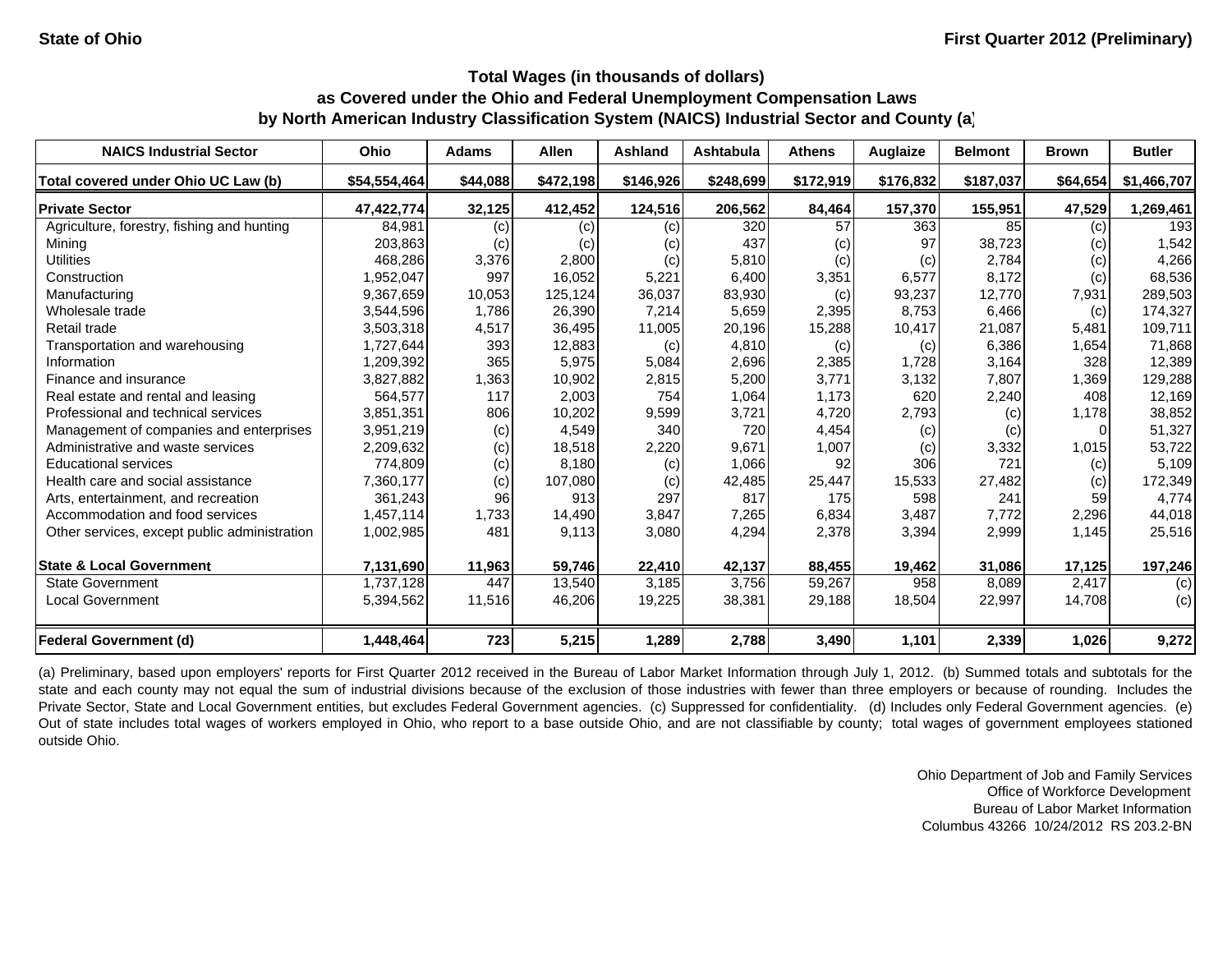| <b>NAICS Industrial Sector</b>               | Carroll        | Champaign | <b>Clark</b> | <b>Clermont</b> | <b>Clinton</b> | Columbiana | <b>Coshocton</b> | Crawford  | Cuyahoga    | <b>Darke</b> |
|----------------------------------------------|----------------|-----------|--------------|-----------------|----------------|------------|------------------|-----------|-------------|--------------|
| Total covered under Ohio UC Law (b)          | \$42,876       | \$84,860  | \$403,078    | \$519,107       | \$148,082      | \$229,055  | \$88,756         | \$114,202 | \$8,634,812 | \$150,895    |
| <b>Private Sector</b>                        | 35,312         | 69,042    | 344,622      | 447,841         | 127,144        | 188,544    | 75,992           | 97,150    | 7,670,194   | 131,329      |
| Agriculture, forestry, fishing and hunting   | 81             | (c)       | 2,419        | (c)             | (c)            | 519        | 542              | (c)       | 913         | (c)          |
| Mining                                       | 2,307          | (c)       | 582          | (c)             | (c)            | 1,664      | 3,647            | (c)       | 8,227       | (c)          |
| <b>Utilities</b>                             | 618            | (c)       | (c)          | 10,182          | (c)            | 3,273      | 9,477            | (c)       | 34,018      | 954          |
| Construction                                 | 2,893          | 1,786     | 8,327        | 24,038          | 1,909          | 7.735      | 1,538            | 2,941     | 241.133     | 6,595        |
| Manufacturing                                | 12,443         | 35,925    | 81,201       | 76,759          | 40,545         | 53,492     | 27,633           | 42,720    | 1,076,503   | 49,288       |
| Wholesale trade                              | 988            | 3,642     | (c)          | 47,479          | (c)            | 10,359     | 1,114            | 5,105     | 582,519     | 9,351        |
| Retail trade                                 | 4,902          | 6,186     | 31,273       | 57,241          | 9,182          | 23,230     | 6,314            | 7,988     | 398,904     | 10,380       |
| Transportation and warehousing               | 2,309          | (c)       | 28,286       | 24,804          | 26,760         | 9,529      | 2,422            | (c)       | 225,833     | 9,823        |
| Information                                  | 308            | 873       | 2,801        | 22,417          | 3,199          | 1,221      | 533              | 296       | 208,109     | 771          |
| Finance and insurance                        | 664            | 1,997     | 25,357       | 44,016          | 5,245          | 5,767      | 2,083            | 7,642     | 860,445     | 6,103        |
| Real estate and rental and leasing           | 194            | 514       | 3,409        | 6.012           | 817            | 1,529      | 324              | 422       | 152,146     | 575          |
| Professional and technical services          | 757            | 3,277     | 10,581       | 23,820          | 2,153          | 4,215      | 1,880            | 3,037     | 755,961     | (c)          |
| Management of companies and enterprises      | $\overline{0}$ | (c)       | 14,827       | 14,974          | 3,080          | 1,712      | 276              | (c)       | 735,624     | (c)          |
| Administrative and waste services            | 303            | (c)       | 9,080        | 15,629          | 2,167          | 8,560      | 2,206            | (c)       | 406,773     | 2,412        |
| <b>Educational services</b>                  | $\Omega$       | (c)       | 7,554        | 3,018           | (c)            | 1,507      | 112              | (c)       | 185,199     | 215          |
| Health care and social assistance            | 4,099          | (c)       | 63,127       | 42,699          | (c)            | 40,972     | 12,417           | (c)       | 1,360,355   | 18,114       |
| Arts, entertainment, and recreation          | 129            | 320       | 1,243        | 2,792           | 120            | 579        | 353              | 141       | 92,530      | 410          |
| Accommodation and food services              | .245           | 1,907     | 14,001       | 21,441          | 3,468          | 6,271      | 1,854            | 2,774     | 193,042     | 2,552        |
| Other services, except public administration | 1,072          | 1,087     | 16,227       | 9,768           | 2,042          | 6,411      | 1,268            | 1,627     | 151,961     | 2,213        |
| <b>State &amp; Local Government</b>          | 7,564          | 15,818    | 58,456       | 71,266          | 20,938         | 40.511     | 12,764           | 17,052    | 964,618     | 19,566       |
| <b>State Government</b>                      | 381            | 547       | 1,690        | 6,636           | 1,967          | 5,208      | 492              | 1,694     | 60,734      | 434          |
| <b>Local Government</b>                      | 7,183          | 15,271    | 56,766       | 64,630          | 18,971         | 35,303     | 12,272           | 15,358    | 903,884     | 19,132       |
| Federal Government (d)                       | 519            | 852       | 8,654        | 4,471           | 2,180          | 9,088      | 1,258            | 1,105     | 301,013     | 1,315        |

(a) Preliminary, based upon employers' reports for First Quarter 2012 received in the Bureau of Labor Market Information through July 1, 2012. (b) Summed totals and subtotals for the state and each county may not equal the sum of industrial divisions because of the exclusion of those industries with fewer than three employers or because of rounding. Includes the Private Sector, State and Local Government entities, but excludes Federal Government agencies. (c) Suppressed for confidentiality. (d) Includes only Federal Government agencies. (e) Out of state includes total wages of workers employed in Ohio, who report to <sup>a</sup> base outside Ohio, and are not classifiable by county; total wages of government employees stationed outside Ohio.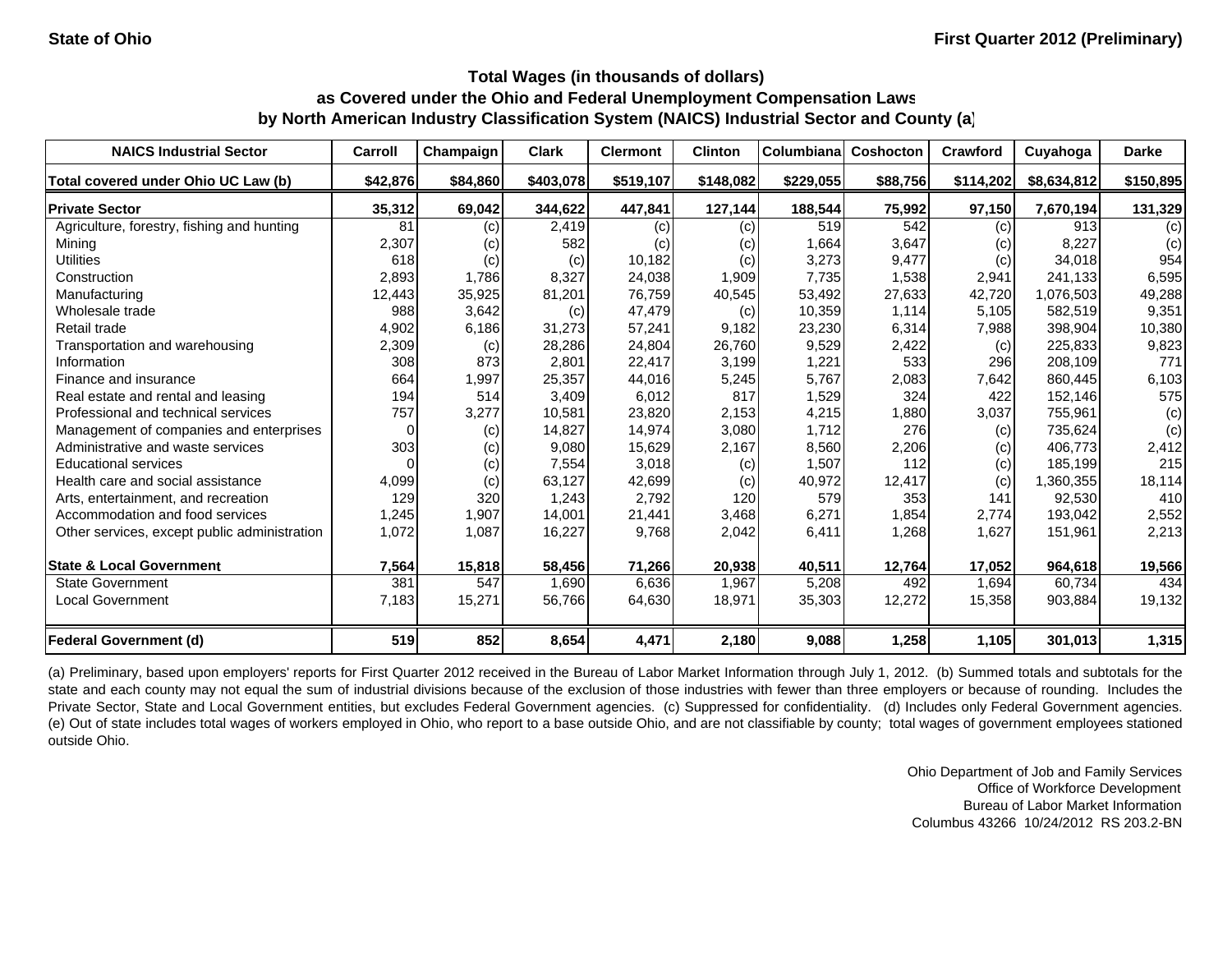| <b>NAICS Industrial Sector</b>               | <b>Defiance</b> | <b>Delaware</b> | Erie      | <b>Fairfield</b> | <b>Fayette</b> | <b>Franklin</b> | <b>Fulton</b> | Gallia    | Geauga    | Greene    |
|----------------------------------------------|-----------------|-----------------|-----------|------------------|----------------|-----------------|---------------|-----------|-----------|-----------|
| Total covered under Ohio UC Law (b)          | \$149,895       | \$1,056,866     | \$299,334 | \$318,683        | \$85,134       | \$8,072,732     | \$144,014     | \$118,176 | \$293,448 | \$535,426 |
| <b>Private Sector</b>                        | 132,153         | 974,089         | 248,672   | 258,656          | 70,588         | 6,695,433       | 123,056       | 101,944   | 255,080   | 430,593   |
| Agriculture, forestry, fishing and hunting   | 364             | (c)             | (c)       | 277              | 544            | 2,590           | (c)           | (c)       | (c)       | (c)       |
| Mining                                       |                 | (c)             | (c)       | 452              |                | 3,676           | (c)           | (c)       | (c)       | (c)       |
| <b>Utilities</b>                             | (c)             | 2,949           | (c)       | 3,682            | (c)            | 69,210          | (c)           | 17,923    | (c)       | (c)       |
| Construction                                 | 2,871           | 25,945          | 9,298     | 13,795           | 1,870          | 241,796         | 5,316         | 1,823     | 16,693    | 14,287    |
| Manufacturing                                | 63,761          | 88,812          | 82,178    | 51,745           | 19,510         | 533,309         | 63,521        | 5,987     | 84.324    | 42,542    |
| Wholesale trade                              | (c)             | 37,253          | 12,455    | 9,370            | (c)            | 403,731         | 8,230         | 879       | 22,019    | 16,946    |
| Retail trade                                 | 13,587          | 66,250          | 23,883    | 36,940           | 11,585         | 491,690         | 9,062         | 7,597     | 27,996    | 54,886    |
| Transportation and warehousing               | 5,033           | 34,416          | (c)       | 6,543            | 12,034         | 405,844         | (c)           | 3,253     | (c)       | (c)       |
| Information                                  | 1,961           | 23,908          | 2,708     | 3,166            | 426            | 265,297         | 689           | 772       | 1,656     | 12,262    |
| Finance and insurance                        | 7,147           | 139,861         | 8,545     | 7,842            | 5,042          | 896,289         | 3,369         | 3,801     | 8,889     | 15,358    |
| Real estate and rental and leasing           | 484             | 5,093           | 1,527     | 2,428            | 358            | 111,101         | 450           | 337       | 2,044     | 3,359     |
| Professional and technical services          | 2,257           | 96,809          | 4,726     | 9,536            | (c)            | 794,809         | (c)           | (c)       | 11,927    | 144,656   |
| Management of companies and enterprises      | 1,586           | (c)             | 2,192     | 3,248            | (c)            | 581,988         | (c)           | (c)       | 1,542     | 3,324     |
| Administrative and waste services            | 3,089           | (c)             | 5,450     | 21,869           | 1,061          | 405,352         | 2,610         | 2,917     | 15,319    | 16,250    |
| <b>Educational services</b>                  | (c)             | 10,739          | 1,512     | 1,862            | (c)            | 122,923         | (c)           | (c)       | 4,204     | 14,946    |
| Health care and social assistance            | (c)             | 52,214          | 49,781    | 60,113           | (c)            | 895,213         | (c)           | (c)       | 33,054    | 46,840    |
| Arts, entertainment, and recreation          | 293             | 10,321          | 12,390    | 913              | 393            | 66,694          | 831           | 76        | 1,567     | 2,007     |
| Accommodation and food services              | 3,502           | 38,270          | 16,826    | 15,722           | 3,167          | 227,339         | 2,990         | 2,938     | 6,349     | 24,572    |
| Other services, except public administration | 2,497           | 13,099          | 4,334     | 9,152            | 821            | 176,582         | 1,477         | 1,811     | 8,297     | 6,971     |
| <b>State &amp; Local Government</b>          | 17,742          | 82,777          | 50,662    | 60,027           | 14,546         | 1,377,299       | 20,958        | 16,232    | 38,368    | 104,833   |
| <b>State Government</b>                      | 909             | 8,875           | 11,268    | 8,128            | 439            | 753,861         | 1,766         | (c)       | 3,446     | (c)       |
| <b>Local Government</b>                      | 16,833          | 73,902          | 39,394    | 51,899           | 14,107         | 623,438         | 19,192        | (c)       | 34,922    | (c)       |
| <b>Federal Government (d)</b>                | 1,184           | 3,245           | 5,163     | 3,551            | 677            | 236,594         | 1,135         | 982       | 1,942     | 312,323   |

(a) Preliminary, based upon employers' reports for First Quarter 2012 received in the Bureau of Labor Market Information through July 1, 2012. (b) Summed totals and subtotals for the state and each county may not equal the sum of industrial divisions because of the exclusion of those industries with fewer than three employers or because of rounding. Includes the Private Sector, State and Local Government entities, but excludes Federal Government agencies. (c) Suppressed for confidentiality. (d) Includes only Federal Government agencies. (e) Out of state includes total wages of workers employed in Ohio, who report to <sup>a</sup> base outside Ohio, and are not classifiable by county; total wages of government employees stationed outside Ohio.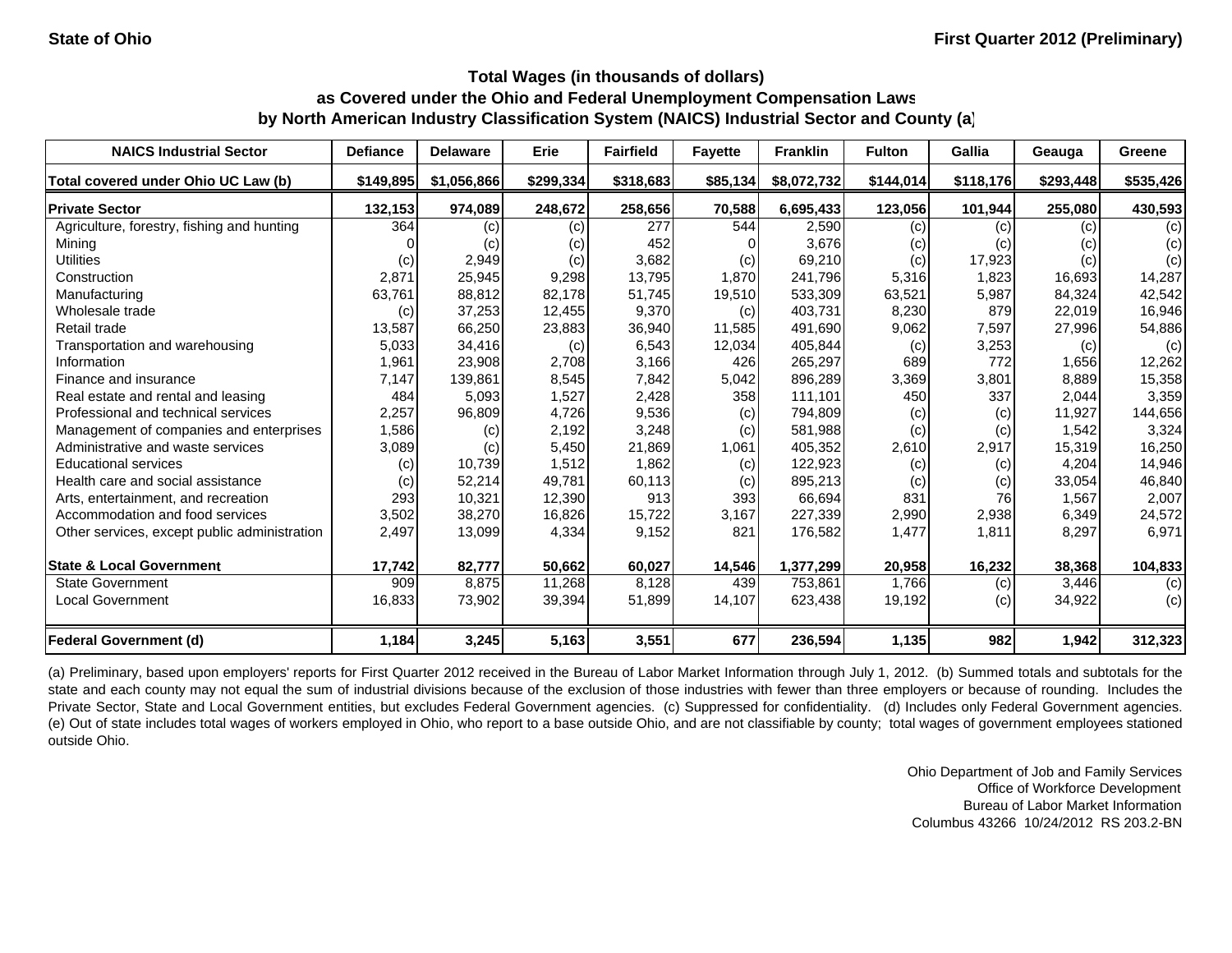| <b>NAICS Industrial Sector</b>               | <b>Guernsey</b>            | <b>Hamilton</b> | <b>Hancock</b> | <b>Hardin</b> | <b>Harrison</b> | Henry    | <b>Highland</b> | <b>Hocking</b> | <b>Holmes</b> | Huron     |
|----------------------------------------------|----------------------------|-----------------|----------------|---------------|-----------------|----------|-----------------|----------------|---------------|-----------|
| Total covered under Ohio UC Law (b)          | \$111,044                  | \$6,662,613     | \$404,812      | \$65,347      | \$25,012        | \$92,054 | \$76,959        | \$48,599       | \$123,042     | \$169,163 |
| <b>Private Sector</b>                        | 90,999                     | 6,176,340       | 372,341        | 53,729        | 20,094          | 73,685   | 56,138          | 31,422         | 109,379       | 146,406   |
| Agriculture, forestry, fishing and hunting   | $\left( c\right)$          | 920             | 251            | ,234          | 93              | (c)      | 215             | 137            | 1,055         | 1,222     |
| Mining                                       | $\left( \mathrm{c}\right)$ | 1,172           | (c)            |               | 5,919           | (c)      | 359             | 990            | 917           | 0         |
| <b>Utilities</b>                             | 778                        | 27,635          | 1.772          | 807           | (c)             | (c)      | 994             | 97             | (c)           | (c)       |
| Construction                                 | 6,161                      | 222,255         | (c)            | 820           | 553             | 3,365    | 1,624           | 1,922          | 12,032        | 11,363    |
| Manufacturing                                | 30,142                     | 821,249         | 117,914        | 20,414        | 4,658           | 35,665   | 18,549          | 9,076          | 47,648        | 62,760    |
| Wholesale trade                              | 2,991                      | 449,349         | 16,264         | 3,262         | 1,961           | (c)      | 1,589           | 633            | 4,159         | (c)       |
| Retail trade                                 | 10,108                     | 285,058         | 29,823         | 4,714         | 1,089           | 6,741    | 8,111           | 4,405          | 10,595        | 11,222    |
| Transportation and warehousing               | 2,259                      | 111,114         | 21,297         | 2,084         | (c)             | 5,524    | 1,144           | 316            | (c)           | 8,285     |
| Information                                  | 742                        | 183,563         | 3,341          | 385           | 156             | 951      | 2,422           | 313            | 598           | 2,264     |
| Finance and insurance                        | 2,766                      | 568,549         | 7,048          | 1,816         | (c)             | 3,165    | 4,511           | 2,268          | 4,187         | 4,326     |
| Real estate and rental and leasing           | 510                        | 79,448          | 3,086          | 298           | (c)             | 540      | 392             | 316            | 287           | 638       |
| Professional and technical services          | (c)                        | 628.690         | 14,071         | 757           | 338             | (c)      | (c)             | 600            | (c)           | 4,344     |
| Management of companies and enterprises      | (c)                        | 1,206,825       | 11,168         |               | (c)             | (c)      | (c)             | $\Omega$       | (c)           | 604       |
| Administrative and waste services            | 1,372                      | 254,767         | 12,680         | 301           | (c)             | 602      | 900             | 831            | 8,167         | 1,411     |
| <b>Educational services</b>                  | 217                        | 91.675          | 9,972          | (c)           | (c)             | 262      | 102             | 195            | (c)           | 1,073     |
| Health care and social assistance            | 19,302                     | 924,415         | 44,343         | (c)           | (c)             | 9,190    | 10,326          | 5,279          | (c)           | 22,523    |
| Arts, entertainment, and recreation          | 130                        | 68,751          | 556            | 121           | 44              | 51       | (c)             | 127            | 157           | 341       |
| Accommodation and food services              | 4,547                      | 147,734         | 11,783         | 2,906         | 401             | 1,301    | (c)             | 2,811          | 3,029         | 3,904     |
| Other services, except public administration | 1,642                      | 103,169         | 7,398          | 874           | 241             | 1,626    | 948             | 1,105          | 1,579         | 2,963     |
| <b>State &amp; Local Government</b>          | 20,045                     | 486,273         | 32,471         | 11,618        | 4,918           | 18,369   | 20,821          | 17,177         | 13,663        | 22,757    |
| <b>State Government</b>                      | 6,441                      | 98,137          | 2,860          | 385           | 539             | 424      | 883             | 4,245          | 392           | 844       |
| <b>Local Government</b>                      | 13,604                     | 388,136         | 29,611         | 11,233        | 4,379           | 17,945   | 19,938          | 12,932         | 13,271        | 21,913    |
| <b>Federal Government (d)</b>                | 1,738                      | 169,237         | 2,261          | 843           | 629             | 865      | 1,320           | 529            | 786           | 1,619     |

(a) Preliminary, based upon employers' reports for First Quarter 2012 received in the Bureau of Labor Market Information through July 1, 2012. (b) Summed totals and subtotals for the state and each county may not equal the sum of industrial divisions because of the exclusion of those industries with fewer than three employers or because of rounding. Includes the Private Sector, State and Local Government entities, but excludes Federal Government agencies. (c) Suppressed for confidentiality. (d) Includes only Federal Government agencies. (e) Out of state includes total wages of workers employed in Ohio, who report to <sup>a</sup> base outside Ohio, and are not classifiable by county; total wages of government employees stationed outside Ohio.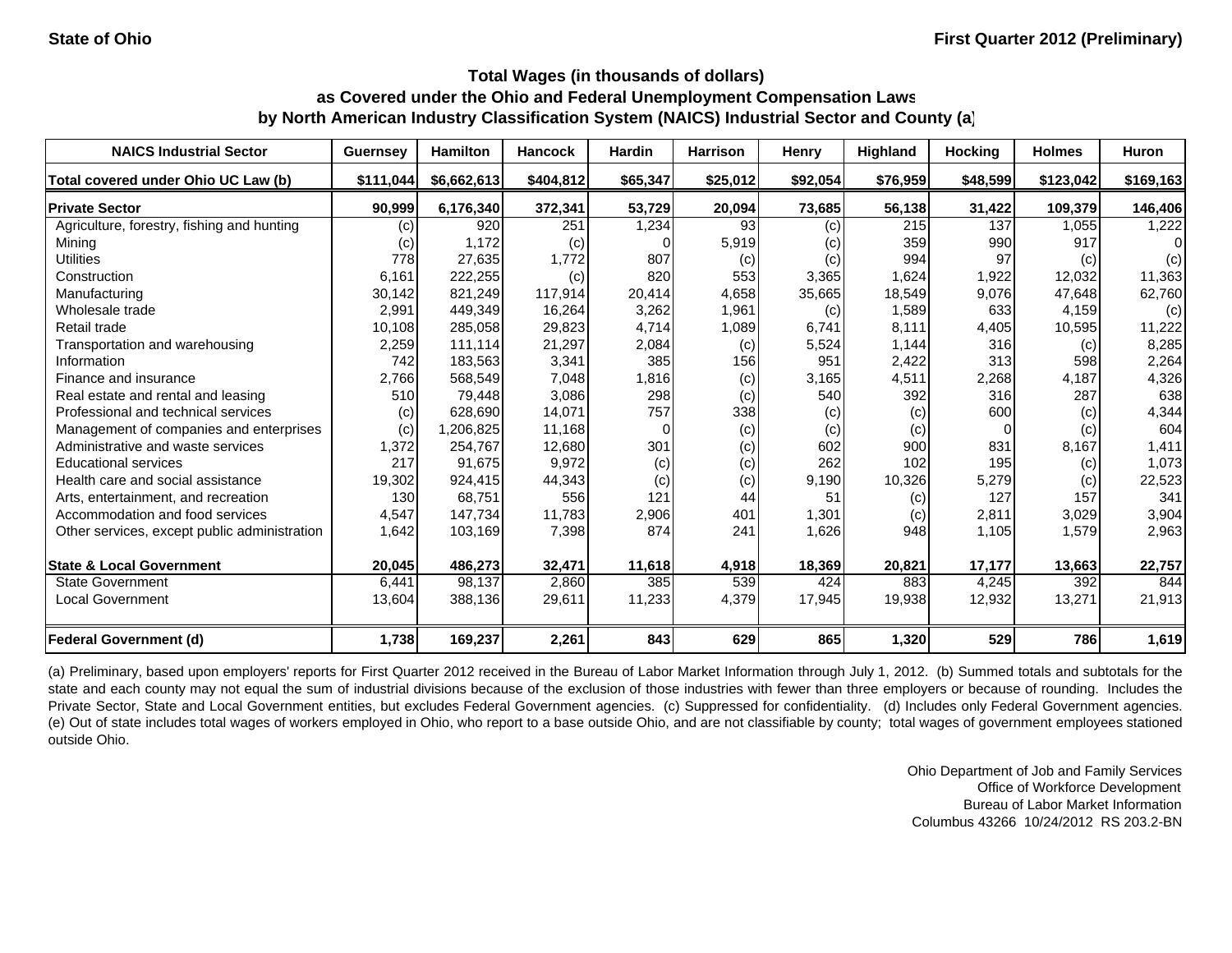| <b>NAICS Industrial Sector</b>               | <b>Jackson</b> | <b>Jefferson</b> | Knox      | Lake      | Lawrence | Licking   | Logan     | Lorain    | Lucas       | <b>Madison</b> |
|----------------------------------------------|----------------|------------------|-----------|-----------|----------|-----------|-----------|-----------|-------------|----------------|
| Total covered under Ohio UC Law (b)          | \$81,605       | \$195,558        | \$179,516 | \$941,793 | \$88,961 | \$462,360 | \$178,308 | \$927,278 | \$2,109,342 | \$128,224      |
| <b>Private Sector</b>                        | 68,243         | 169,338          | 155,848   | 821,156   | 64,689   | 387,216   | 158,828   | 780,568   | 1,814,256   | 96,298         |
| Agriculture, forestry, fishing and hunting   | 441            | (c)              | 449       | 4,001     |          | 2,455     | 619       | 7,152     | 1.156       | 1,371          |
| Mining                                       | 2,499          | (c)              | 751       | 3,407     | (c)      | 1,347     | 253       | 125       | 1,180       | $\Omega$       |
| <b>Utilities</b>                             | (c)            | 26,662           | 710       | 38,922    | 1,319    | 3,224     | 471       | 8,064     | 12,178      | (c)            |
| Construction                                 | 3,436          | 9,949            | 6.172     | 36,812    | 7,312    | 21,064    | 5,380     | 34,029    | 103.796     | 3,975          |
| Manufacturing                                | 27,574         | 23,694           | 69,341    | 322,935   | (c)      | 68,340    | 79,734    | 286,354   | 398,549     | 31,942         |
| Wholesale trade                              | 1,852          | 6,351            | 4,402     | 48,807    | 2,067    | 18,403    | 5,154     | 40,322    | 86,301      | (c)            |
| Retail trade                                 | 7,646          | 15,383           | 12,450    | 74,704    | 10,974   | 59,456    | 9,088     | 73,649    | 154,107     | 11,465         |
| Transportation and warehousing               | (c)            | 11,413           | 1,758     | 8,071     | 6,847    | 21,497    | 15,308    | 15,950    | 60,244      | 14,108         |
| Information                                  | 633            | 5,505            | 1,623     | 12,639    | 812      | 3,927     | 692       | 7.785     | 30.839      | 693            |
| Finance and insurance                        | 2,294          | 3,112            | 3,528     | 20,261    | 2,317    | 32,760    | 2,439     | 21,559    | 105,771     | 1,305          |
| Real estate and rental and leasing           | 353            | 1,488            | 578       | 6,134     | 397      | 2,878     | 1,068     | 5,089     | 16,633      | 407            |
| Professional and technical services          | 786            | 3,243            | 3,090     | 35,289    | 1,804    | 32,147    | 5,488     | 28,168    | 114,386     | 7,382          |
| Management of companies and enterprises      | 325            | 613              | 1,110     | 20,211    | 988      | 13,675    | 1,383     | 33,082    | 109,188     | (c)            |
| Administrative and waste services            | 3,565          | 5,266            | 2,918     | 30,161    | 2,133    | 13,264    | 7,343     | 32,377    | 79,453      | (c)            |
| <b>Educational services</b>                  | 123            | (c)              | 13,677    | 10,710    | 227      | 11,287    | 72        | 23,991    | 25,635      | (c)            |
| Health care and social assistance            | 11,874         | (c)              | 25,960    | 97,264    | 15,409   | 55,190    | 16,658    | 117,077   | 401,112     | (c)            |
| Arts, entertainment, and recreation          | 51             | 280              | 348       | 4,132     | 76       | 2,255     | 1,026     | 2,853     | 13,448      | 95             |
| Accommodation and food services              | 2,325          | 5,009            | 4,472     | 27,629    | 3,651    | 15,973    | 3,172     | 25,053    | 61,489      | 2,935          |
| Other services, except public administration | 1,116          | 3,180            | 2,513     | 19,068    | 1,558    | 8,074     | 3,478     | 17,888    | 38,791      | 1,156          |
| <b>State &amp; Local Government</b>          | 13,362         | 26,220           | 23,668    | 120,637   | 24,272   | 75,144    | 19,480    | 146,710   | 295,086     | 31,926         |
| <b>State Government</b>                      | 1,782          | 806              | (c)       | 1,187     | 2,307    | 10,126    | 866       | 13,819    | 93,733      | 15,790         |
| Local Government                             | 11,580         | 25,414           | (c)       | 119,450   | 21,965   | 65,018    | 18,614    | 132,891   | 201,353     | 16,136         |
| <b>Federal Government (d)</b>                | 875            | 2,794            | 1,360     | 8,359     | 1,564    | 7,323     | 1,815     | 28,918    | 33,290      | 1,021          |

(a) Preliminary, based upon employers' reports for First Quarter 2012 received in the Bureau of Labor Market Information through July 1, 2012. (b) Summed totals and subtotals for the state and each county may not equal the sum of industrial divisions because of the exclusion of those industries with fewer than three employers or because of rounding. Includes the Private Sector, State and Local Government entities, but excludes Federal Government agencies. (c) Suppressed for confidentiality. (d) Includes only Federal Government agencies. (e) Out of state includes total wages of workers employed in Ohio, who report to <sup>a</sup> base outside Ohio, and are not classifiable by county; total wages of government employees stationed outside Ohio.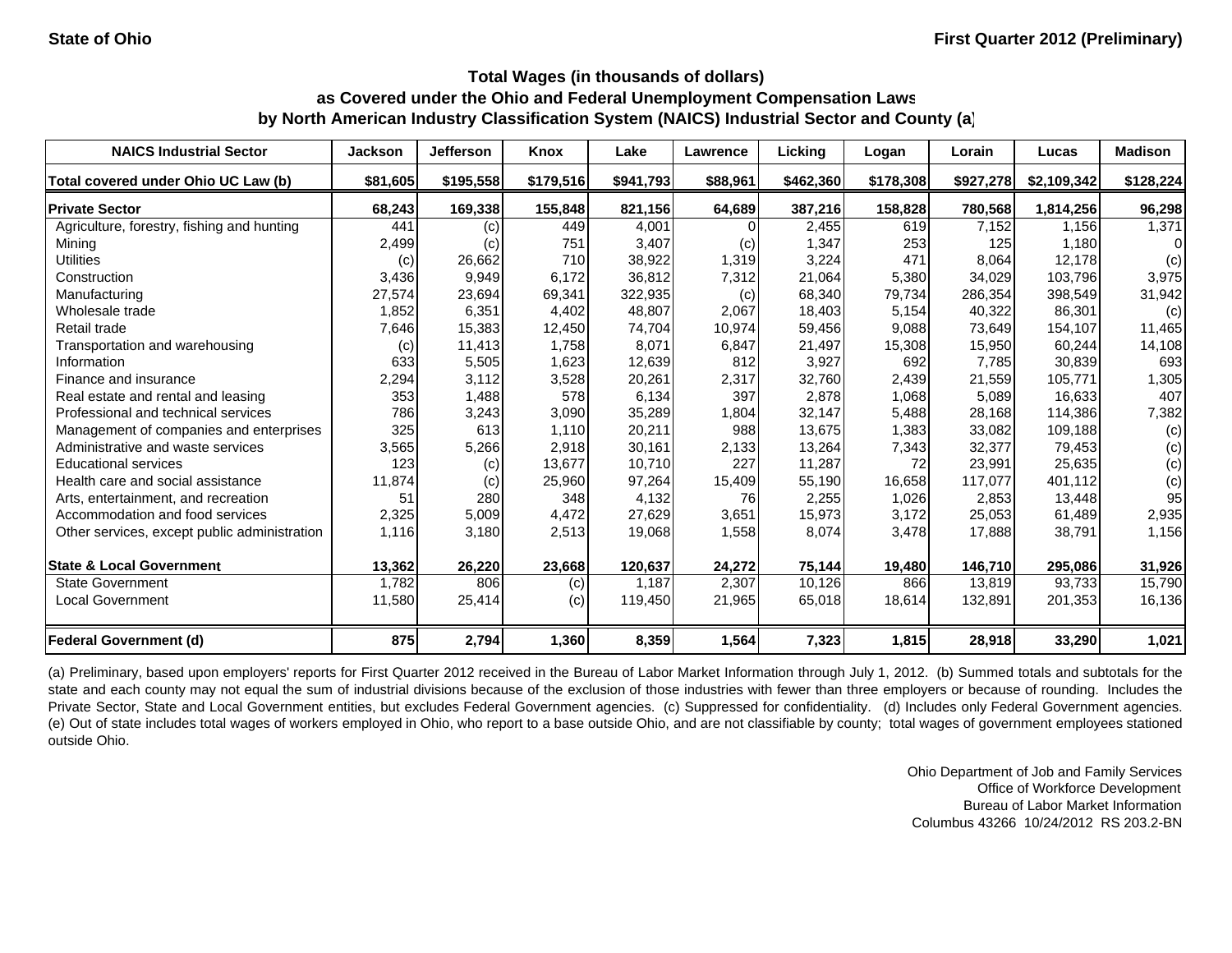| <b>NAICS Industrial Sector</b>               | <b>Mahoning</b> | <b>Marion</b> | <b>Medina</b> | <b>Meigs</b> | <b>Mercer</b> | Miami     | <b>Monroe</b>  | Montgomery  | Morgan   | <b>Morrow</b> |
|----------------------------------------------|-----------------|---------------|---------------|--------------|---------------|-----------|----------------|-------------|----------|---------------|
| Total covered under Ohio UC Law (b)          | \$808,464       | \$218,255     | \$510,566     | \$23,249     | \$141,477     | \$363,193 | \$35,394       | \$2,512,396 | \$19,181 | \$36,619      |
| <b>Private Sector</b>                        | 681,100         | 180,510       | 443,441       | 15,581       | 118,933       | 318,127   | 29,858         | 2,209,899   | 14,372   | 23,297        |
| Agriculture, forestry, fishing and hunting   | 748             | (c)           | 738           | 201          | (c)           | (c)       | (c)            | 1,115       | (c)      | (c)           |
| Mining                                       | 3,852           | (c)           | 301           | 2,590        | (c)           | (c)       | (c)            | 166         | (c)      | (c)           |
| <b>Utilities</b>                             | 8,323           | 2,267         | (c)           | (c)          | (c)           | (c)       | 629            | 20,831      | (c)      | (c)           |
| Construction                                 | 42,128          | 5,918         | 30,143        | 1,772        | 8,295         | 13,269    | (c)            | 84.865      | 205      | 1,050         |
| Manufacturing                                | 102,996         | 69,777        | 104,986       | 881          | 51,493        | 133,218   | (c)            | 337,381     | 6,921    | 9,810         |
| Wholesale trade                              | 51,215          | 8,113         | 37,152        | 328          | (c)           | 26,069    | 874            | 122,566     | 1,643    | 1,016         |
| Retail trade                                 | 73,373          | 16,539        | 52,204        | 2,716        | 11,477        | 27,625    | 1,552          | 146,215     | 1,159    | 3,233         |
| Transportation and warehousing               | 30,597          | 6,104         | (c)           | (c)          | 9,696         | (c)       | 2,394          | 73,531      | (c)      | (c)           |
| Information                                  | 12,613          | 6,666         | 3,155         | (c)          | 1,362         | 1,055     | (c)            | 136,335     | 186      | 185           |
| Finance and insurance                        | 30,444          | 4,319         | 15,819        | 961          | 7,119         | 8,367     | (c)            | 151,174     | (c)      | 709           |
| Real estate and rental and leasing           | 5,517           | 2,902         | 3,931         | 55           | 582           | 2,025     | (c)            | 27,081      | (c)      | 150           |
| Professional and technical services          | 33,441          | 2,520         | 24,003        | (c)          | (c)           | (c)       | 366            | 185.758     | (c)      | 457           |
| Management of companies and enterprises      | 20,415          | 1,513         | 43,794        | (c)          | (c)           | (c)       | $\overline{0}$ | 114,541     | (c)      | (c)           |
| Administrative and waste services            | 57,681          | 5,053         | 17,345        | 523          | 1,739         | 9,672     | 248            | 99.448      | 192      | (c)           |
| <b>Educational services</b>                  | 6,754           | 399           | 1,782         | (c)          | (c)           | 919       | (c)            | 64,708      |          | (c)           |
| Health care and social assistance            | 153,186         | 38,521        | 54,141        | (c)          | (c)           | 38,754    | (c)            | 510,636     | 2,055    | (c)           |
| Arts, entertainment, and recreation          | 2,301           | 346           | 2,325         | (c)          | 296           | 696       | (c)            | 11,206      | (c)      | 81            |
| Accommodation and food services              | 28,772          | 5,550         | 15,778        | (c)          | 2,762         | 11,516    | 191            | 74,879      | (c)      | 828           |
| Other services, except public administration | 16,747          | 3,071         | 8,598         | (c)          | 2,695         | 6,757     | 515            | 47,462      | 167      | 629           |
| <b>State &amp; Local Government</b>          | 127,364         | 37,745        | 67,125        | 7,668        | 22,544        | 45,066    | 5,536          | 302,497     | 4,809    | 13,322        |
| <b>State Government</b>                      | 36,559          | 9,099         | 1,294         | 345          | 1,374         | 1.746     | 353            | 18,459      | 529      | 841           |
| <b>Local Government</b>                      | 90,805          | 28,646        | 65,831        | 7,323        | 21,170        | 43,320    | 5,183          | 284,038     | 4,280    | 12,481        |
| <b>Federal Government (d)</b>                | 21,444          | 1,711         | 4,909         | 831          | 1,237         | 2,592     | 533            | 78,480      | 389      | 596           |

(a) Preliminary, based upon employers' reports for First Quarter 2012 received in the Bureau of Labor Market Information through July 1, 2012. (b) Summed totals and subtotals for the state and each county may not equal the sum of industrial divisions because of the exclusion of those industries with fewer than three employers or because of rounding. Includes the Private Sector, State and Local Government entities, but excludes Federal Government agencies. (c) Suppressed for confidentiality. (d) Includes only Federal Government agencies. (e) Out of state includes total wages of workers employed in Ohio, who report to <sup>a</sup> base outside Ohio, and are not classifiable by county; total wages of government employees stationed outside Ohio.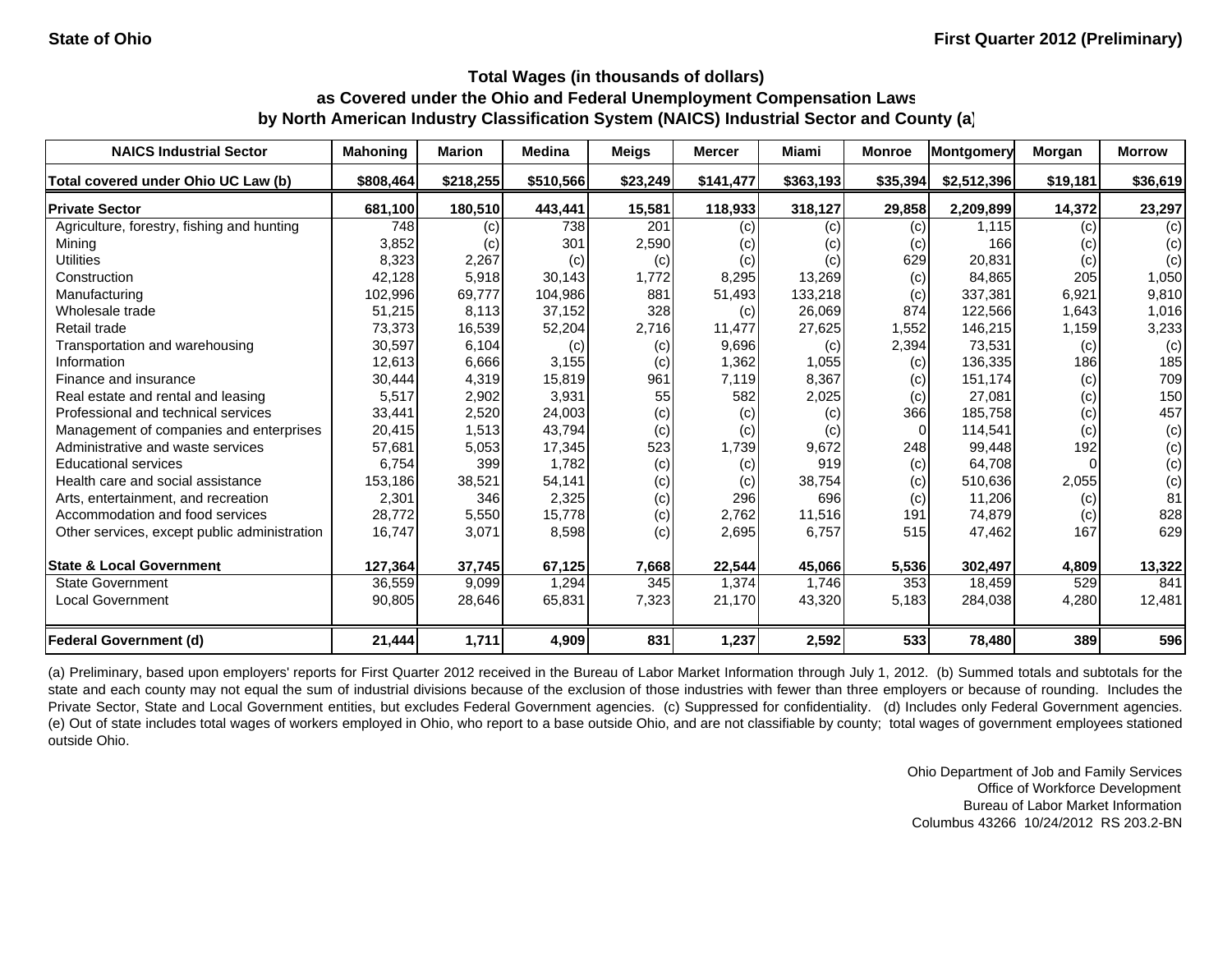| <b>NAICS Industrial Sector</b>               | <b>Muskingum</b> | <b>Noble</b> | <b>Ottawa</b> | <b>Paulding</b> | Perry    | <b>Pickaway</b> | <b>Pike</b> | Portage   | Preble   | <b>Putnam</b> |
|----------------------------------------------|------------------|--------------|---------------|-----------------|----------|-----------------|-------------|-----------|----------|---------------|
| Total covered under Ohio UC Law (b)          | \$267,656        | \$22,236     | \$125,350     | \$38,454        | \$44,384 | \$128,584       | \$88,279    | \$486,676 | \$86,472 | \$92,016      |
| <b>Private Sector</b>                        | 223,444          | 13,069       | 105,122       | 29,530          | 31,432   | 87,015          | 75,731      | 351,095   | 71,091   | 78,476        |
| Agriculture, forestry, fishing and hunting   | 122              | (c)          | (c)           | 5,909           | (c)      | (c)             | (c)         | 852       | (c)      | (c)           |
| Mining                                       | 4,929            | (c)          | (c)           | 82              | (c)      | (C)             | (c)         | 2,434     | (c)      | (c)           |
| <b>Utilities</b>                             | 4,616            | 116          | (c)           | (c)             | 588      | 589             | (c)         | (c)       | (c)      | (c)           |
| Construction                                 | 8,504            | 601          | 3,924         | 884             | 6,526    | 5,081           | 7,809       | 15,116    | 1,949    | 6,385         |
| Manufacturing                                | 37,713           | 2,238        | 30,145        | 11,853          | 7,008    | 34,969          | 25,297      | 132,970   | 40,752   | 40,832        |
| Wholesale trade                              | 8,491            | 857          | (c)           | 1,806           | 734      | 5,506           | 2,838       | 38,211    | 2,569    | 4,060         |
| Retail trade                                 | 26,117           | 1,277        | 8,181         | 2,073           | 3,262    | 8,394           | 4,897       | 35,053    | 7,340    | 6,092         |
| Transportation and warehousing               | 11,190           | 714          | 1,893         | (c)             | 318      | 2,210           | (c)         | (c)       | (c)      | (c)           |
| Information                                  | 4,300            | 121          | 710           | 135             | 298      | 441             | 280         | 3,350     | 193      | 535           |
| Finance and insurance                        | 9,272            | 670          | 2,907         | 918             | 1,226    | 2,755           | 1,820       | 8,197     | 2,209    | 3,425         |
| Real estate and rental and leasing           | 1,695            | 12           | 629           | 111             | 64       | 464             | 158         | 4,278     | 447      | 219           |
| Professional and technical services          | 6,576            | 820          | 1,446         | 365             | 775      | (c)             | 5,173       | 17,323    | (c)      | 1,296         |
| Management of companies and enterprises      | 1,085            | (c)          | (c)           |                 | (c)      | (c)             |             | 12,237    | (c)      | $\Omega$      |
| Administrative and waste services            | 5,326            | (c)          | (c)           | 409             | (c)      | 2,495           | 9,642       | 10,854    | 996      | 2,168         |
| <b>Educational services</b>                  | 5,012            |              | 195           | (c)             | (c)      | 35              | (c)         | 5,069     | (c)      | 484           |
| Health care and social assistance            | 70,382           | 2,219        | 11,903        | (c)             | (c)      | 14,352          | (c)         | 27,436    | (c)      | 5,657         |
| Arts, entertainment, and recreation          | 976              | (c)          | 2,749         | (c)             | 73       | 403             | (c)         | 2,044     | 126      | 210           |
| Accommodation and food services              | 10,643           | (c)          | 3,424         | (c)             | 994      | 3,046           | (c)         | 14,600    | 2,373    | 1,541         |
| Other services, except public administration | 6,495            | 215          | 1,556         | 644             | 724      | 1,170           | 830         | 8,417     | 1,265    | 1,436         |
| <b>State &amp; Local Government</b>          | 44,212           | 9,167        | 20,228        | 8,924           | 12,952   | 41,569          | 12,548      | 135,581   | 15,381   | 13,540        |
| <b>State Government</b>                      | 2,802            | 5,437        | 2,057         | 349             | 417      | 16,458          | 831         | (c)       | 665      | 456           |
| <b>Local Government</b>                      | 41,410           | 3,730        | 18,171        | 8,575           | 12,535   | 25,111          | 11,717      | (c)       | 14,716   | 13,084        |
| <b>Federal Government (d)</b>                | 3,253            | 277          | 2,185         | 523             | 679      | 1,084           | 1,154       | 4,274     | 963      | 864           |

(a) Preliminary, based upon employers' reports for First Quarter 2012 received in the Bureau of Labor Market Information through July 1, 2012. (b) Summed totals and subtotals for the state and each county may not equal the sum of industrial divisions because of the exclusion of those industries with fewer than three employers or because of rounding. Includes the Private Sector, State and Local Government entities, but excludes Federal Government agencies. (c) Suppressed for confidentiality. (d) Includes only Federal Government agencies. (e) Out of state includes total wages of workers employed in Ohio, who report to <sup>a</sup> base outside Ohio, and are not classifiable by county; total wages of government employees stationed outside Ohio.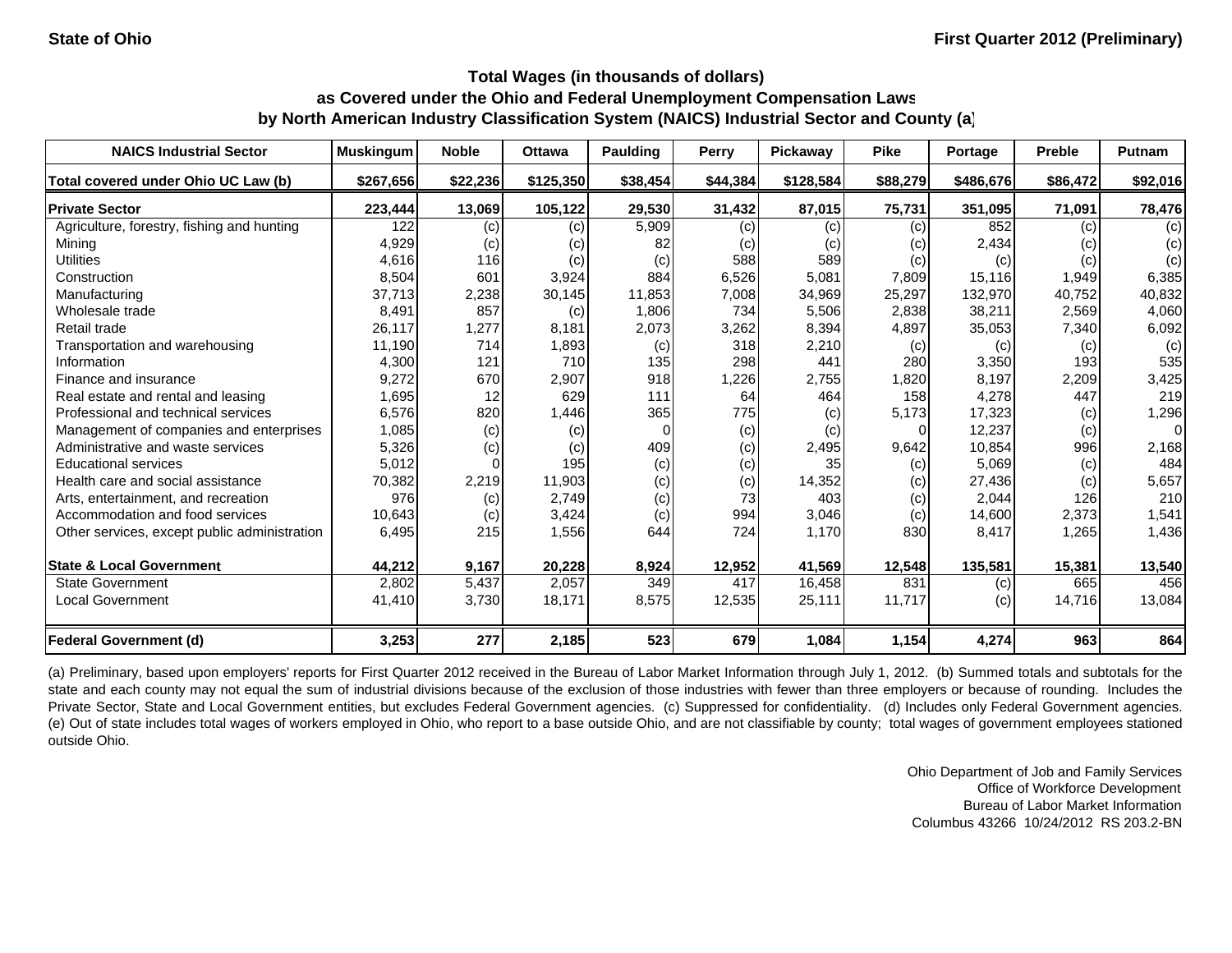| <b>NAICS Industrial Sector</b>               | <b>Richland</b> | <b>Ross</b> | <b>Sandusky</b> | <b>Scioto</b> | <b>Seneca</b> | <b>Shelby</b> | <b>Stark</b> | <b>Summit</b> | <b>Trumbull</b> | <b>Tuscarawas</b> |
|----------------------------------------------|-----------------|-------------|-----------------|---------------|---------------|---------------|--------------|---------------|-----------------|-------------------|
| Total covered under Ohio UC Law (b)          | \$413.061       | \$246,731   | \$216,299       | \$188,274     | \$148,854     | \$260,230     | \$1,440,647  | \$2,903,936   | \$700,762       | \$269,735         |
| <b>Private Sector</b>                        | 343,259         | 197,535     | 187,508         | 144,430       | 124,516       | 235,121       | 1,263,045    | 2,584,268     | 610,714         | 228,993           |
| Agriculture, forestry, fishing and hunting   | 427             | 375         | 457             | 208           | 394           | 659           | 1,206        | 348           | 520             | 790               |
| Mining                                       | 196             | 152         | 560             | 24            | 1,316         |               | 5,190        | 544           | 443             | 6,282             |
| <b>Utilities</b>                             | (c)             | 3,136       | 1,328           | 1,590         | 1,814         | (c)           | 13,169       | 22,907        | 3,406           | 1,306             |
| Construction                                 | 17,912          | 4,731       | 6,938           | 6,537         | 9,062         | 15,169        | 59,889       | 99,799        | 24,008          | 10,214            |
| Manufacturing                                | 103,851         | 72,796      | 95,603          | 19,136        | 42,082        | 139,624       | 416,551      | 406,696       | 258,169         | 80,143            |
| Wholesale trade                              | 16,764          | 5,183       | 5,439           | 2,089         | 6,048         | 16,114        | 76,430       | 202,461       | 25,689          | 14,574            |
| Retail trade                                 | 42,725          | 21,780      | 15,070          | 17,401        | 13,134        | 11,324        | 111,831      | 197,002       | 56,374          | 23,167            |
| Transportation and warehousing               | (c)             | 6,414       | 5,429           | 4,077         | 5,452         | (c)           | 25,430       | 82,469        | 23,707          | 8,357             |
| Information                                  | 10,060          | 4,468       | 1,120           | 1,496         | 1,475         | 1,808         | 17,707       | 50,764        | 5,384           | 2,197             |
| Finance and insurance                        | 12,298          | 4,731       | 5,022           | 4,777         | 5,656         | 3,984         | 71,664       | 140,717       | 15,426          | 6,517             |
| Real estate and rental and leasing           | 2,477           | 818         | 2,853           | 1,450         | 345           | 922           | 9,866        | 21.731        | 7.003           | 1,877             |
| Professional and technical services          | 9,565           | 3,284       | 3,353           | 8,220         | 2,719         | (c)           | 44,838       | 190,834       | 14,807          | 8,897             |
| Management of companies and enterprises      | 1,999           | 2,977       | 3,151           | 394           | 2,781         | (c)           | 20,181       | 460.995       | 18.113          | 1,208             |
| Administrative and waste services            | 20,210          | 5,186       | 5,710           | 6,811         | 1,853         | 6,960         | 49,064       | 105,319       | 22,831          | 8,543             |
| <b>Educational services</b>                  | 2,514           | 971         | 654             | 1,355         | 7,781         | (c)           | 20,679       | 25,176        | 2,511           | 667               |
| Health care and social assistance            | 66,939          | 49,824      | 24,947          | 58,730        | 16,312        | (c)           | 236,648      | 442,077       | 101,282         | 37,733            |
| Arts, entertainment, and recreation          | 1,647           | 412         | 909             | 189           | 273           | 200           | 6,609        | 12,581        | 1,525           | 608               |
| Accommodation and food services              | 13,661          | 8,066       | 5,053           | 7,343         | 3,590         | 3,758         | 46,494       | 67,811        | 18,475          | 9,277             |
| Other services, except public administration | 7,288           | 2,228       | 3,911           | 2,603         | 2,429         | 3,112         | 29,598       | 54,036        | 11,041          | 6,634             |
| <b>State &amp; Local Government</b>          | 69,802          | 49,196      | 28,791          | 43,844        | 24,338        | 25,109        | 177,602      | 319,668       | 90,048          | 40,742            |
| <b>State Government</b>                      | 17,300          | 17,796      | 1,210           | 15,193        | 3,811         | 3,485         | 18,626       | 68,708        | 8,853           | 5,692             |
| <b>Local Government</b>                      | 52,502          | 31,400      | 27,581          | 28,651        | 20,527        | 21,624        | 158,976      | 250,960       | 81,195          | 35,050            |
| <b>Federal Government (d)</b>                | 9,650           | 26,588      | 1,446           | 2,527         | 1,561         | 1,098         | 17,076       | 32,502        | 6,942           | 3,245             |

(a) Preliminary, based upon employers' reports for First Quarter 2012 received in the Bureau of Labor Market Information through July 1, 2012. (b) Summed totals and subtotals for the state and each county may not equal the sum of industrial divisions because of the exclusion of those industries with fewer than three employers or because of rounding. Includes the Private Sector, State and Local Government entities, but excludes Federal Government agencies. (c) Suppressed for confidentiality. (d) Includes only Federal Government agencies. (e) Out of state includes total wages of workers employed in Ohio, who report to <sup>a</sup> base outside Ohio, and are not classifiable by county; total wages of government employees stationed outside Ohio.